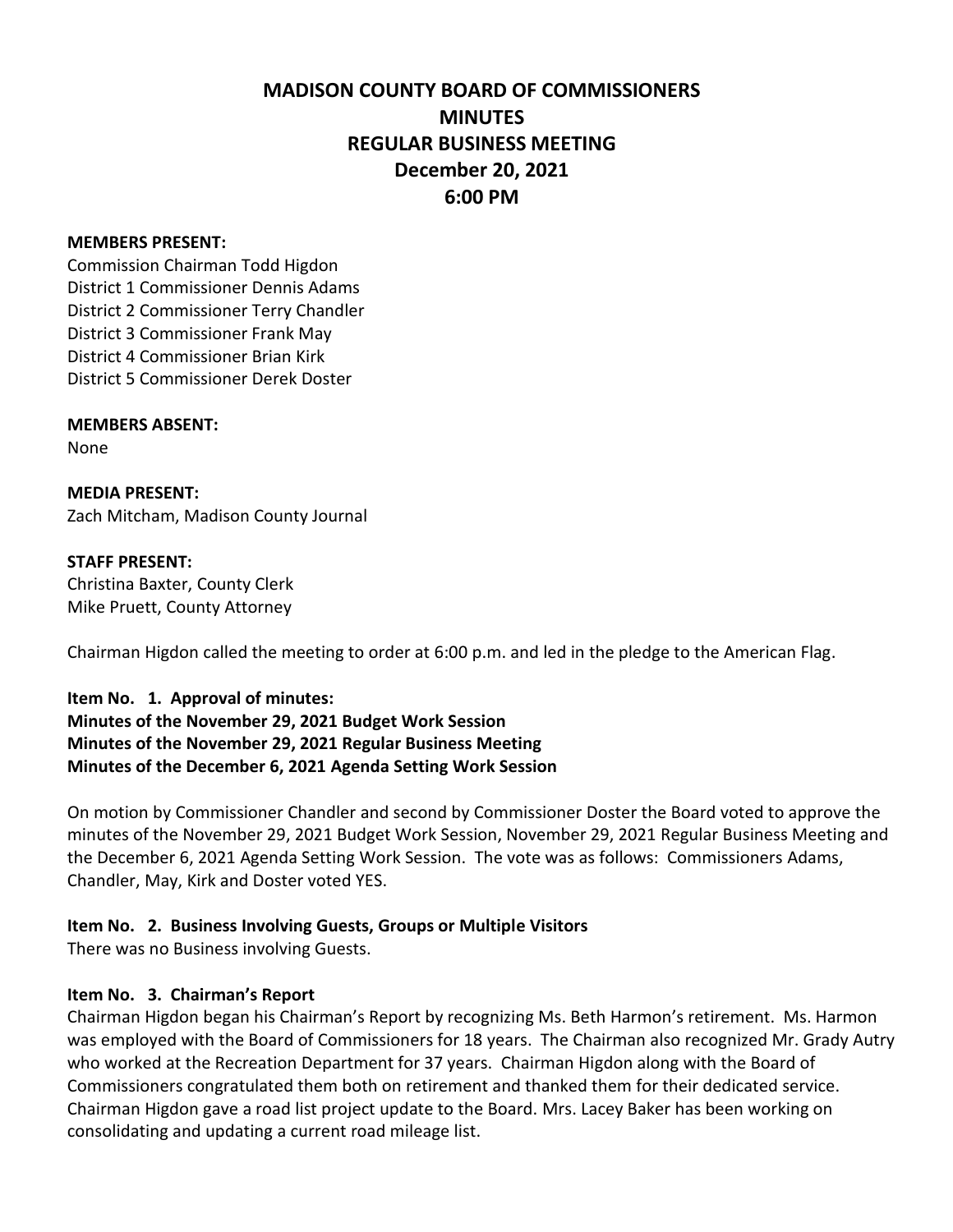Chairman Higdon spoke to the Board regarding the Arpeggio Madison County Noise Ordinance Development. This matter was taken up for vote under Urgent Matters.

Higdon gave an update on the Fall Tire Amnesty. A total of 51 tons of tires were collected. The Transfer Station hopes to be able to offer this event again during April 2022.

## **Item No. 4. Statements and Remarks from Citizens on agenda items**

Chairman Higdon asked if there were any statements or remarks on agenda items. No one came forward.

**CONSENT AGENDA: Item No.5. Consider 2022 Madison County Sheriff's Office Seizure Budgets Item No.6. Consider 2022 Madison County Jail Commissioner Budgets Item No.7. Consider 2022 Sheriff's Office Christmas Donation Budgets Item No.8. Consider 2022 Law Library Item No.9. Consider 2022 Clerk's Deed Budget Item No.10. Consider 2022 Madison County Food Bank Budget**

Items No.5 through 10 were taken as one vote. On motion by Commissioner Chandler and seconded by Commissioner Kirk the Board voted to approve items 5 through 10. The vote was as follows: Commissioner Adams, Chandler, May, Kirk and Doster voted YES.

### **CONSENT AGENDA:**

**Item No.11. Consider appointing Jerry Willoughby to the Recreation Department Board Item No.12. Consider reappointing Nathan Owens as a member of the Madison County Board of Elections and Registration Board Item No.13. Consider reappointing Rebecca Scott as a member of the Madison County Board of Elections and Registration Board Item No.14. Consider reappointing Kenneth Bradley as a member of the Planning and Zoning Board Item No.15. Consider reappointing Cynthia Fortson as a member of the Planning and Zoning Board**

Item No. 11 through 15 were taken as one vote. On motion by Commissioner Chandler and seconded by Commissioner May the Board voted to approve items no. 11 through 15. The vote was as follows: Commissioner Adams, Chandler, May, Kirk and Doster voted YES.

#### **OLD BUSINESS:**

### **Item No.16. Consider Christopher Roach for Planning and Zoning Department Head**

On motion by Commissioner Adams and second by Commissioner Chandler the board voted to approve Christopher Roach as the Department Head for the Planning and Zoning Department. The vote was as follows: Commissioner Adams, Chandler, May, Kirk and Doster voted YES.

The Board discussed the flow chart and structure of the Planning and Zoning Department. The Board asked for Mr. Roach to present a structured flow chart to best accommodate the daily functions of the Planning and Zoning Office. This flow chart shall be presented at a future meeting.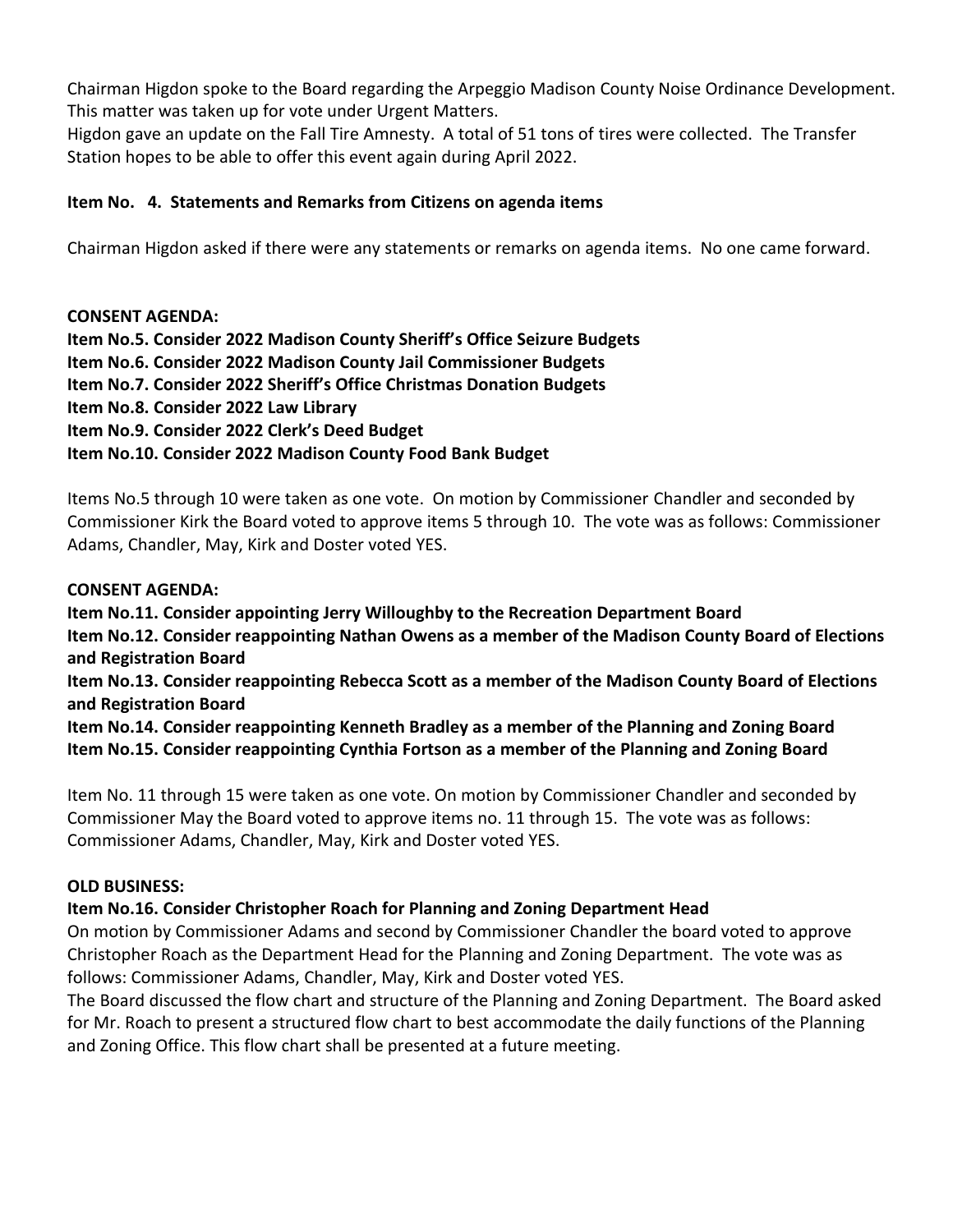## **Item No.17. Consider the 2022 Meetings Dates for the Board of Commissioners**

On motion by Commissioner Chandler and second by Commissioner Adams the Board voted to approve the 2022 Meeting Dates as presented. The vote was as follows: Commissioner Adams, Chandler, May, Kirk and Doster voted YES

# **Item No.18. Consider the 2022 Holidays dates for the Madison County Board of Commissioners**

On motion by Commissioner Chandler and second by Commissioner Kirk the Board voted to approve the 2022 Holiday Dates as presented. The vote was as follows: Commissioner Adams, Chandler, May, Kirk and Doster voted YES

# **Item No.19. Consider the 2022 Beer & Wine Licenses Applications**

On motion by Commissioner Kirk and second by Commissioner Doster the Board voted to approve the Beer and Wine Applications as presented. The vote was as follows: Commissioner Adams, Chandler, May, Kirk and Doster voted YES.

# **Item No.20. Consider abandoning a portion of Osley Mill road at the forge location**

On motion by Commissioner Chandler and second by Commissioner Kirk the Board voted to approve abandoning the portion of Osley Mill Road as presented. The vote was as follows: Commissioner Adams, Chandler, May, Kirk and Doster voted YES.

# **Item No.21. Consider Request for proposals for the Recreation Department-Uniforms and Coach Apparel**

On motion by Commissioner Adams and second by Commissioner Doster the Board voted to approve the Request for Proposal from Shuma as presented. The vote was as follows: Commissioner Adams, Chandler, May, Kirk and Doster voted YES.

### **Item No.22. Consider the survey of the Old Presbyterian Church and Cemetery**

**Item No.23. Consider the survey of 94 Spring Lake drive, the old Board of Elections and Registrar's Office** Item No. 22 and 23 were taken as one vote. On motion by Commissioner Chandler and second by Commissioner Kirk the Board voted to approve both surveys as presented to the Board. The vote was as follows: Commissioner Adams, Chandler, May, Kirk and Doster voted YES.

# **Item No.24. Consider Neel-Schaffer development of the Pavement Management Plan**

On motion by Commissioner Doster and second by Commissioner May the Board voted to approve the Madison County Pavement Rating and Planning with incorporated areas contract with Neel-Schaffer as presented. The vote was as follows: Commissioner Adams, Chandler, May, Kirk and Doster voted YES.

# **Item No.25. Consider adopting the Language Access Plan Resolution for the Community Development Block Grant with the Industrial Development Authority**

On motion by Commissioner Doster and second by Commissioner May the Board voted to approve the Language Access Plan Resolution. The vote was as follows: Commissioner Adams, Chandler, May, Kirk and Doster voted YES.

### **Item No.26. Consider quote for H&J Fiber Solutions LLC**

On motion by Commissioner Chandler and second by Commissioner Adams the Board voted to approve accepting the quoted amount of \$27,765.54 with H&J Fiber Solution LLC. For security Camera installation. The vote was as follows: Commissioner Adams, Chandler, May, Kirk and Doster voted YES.